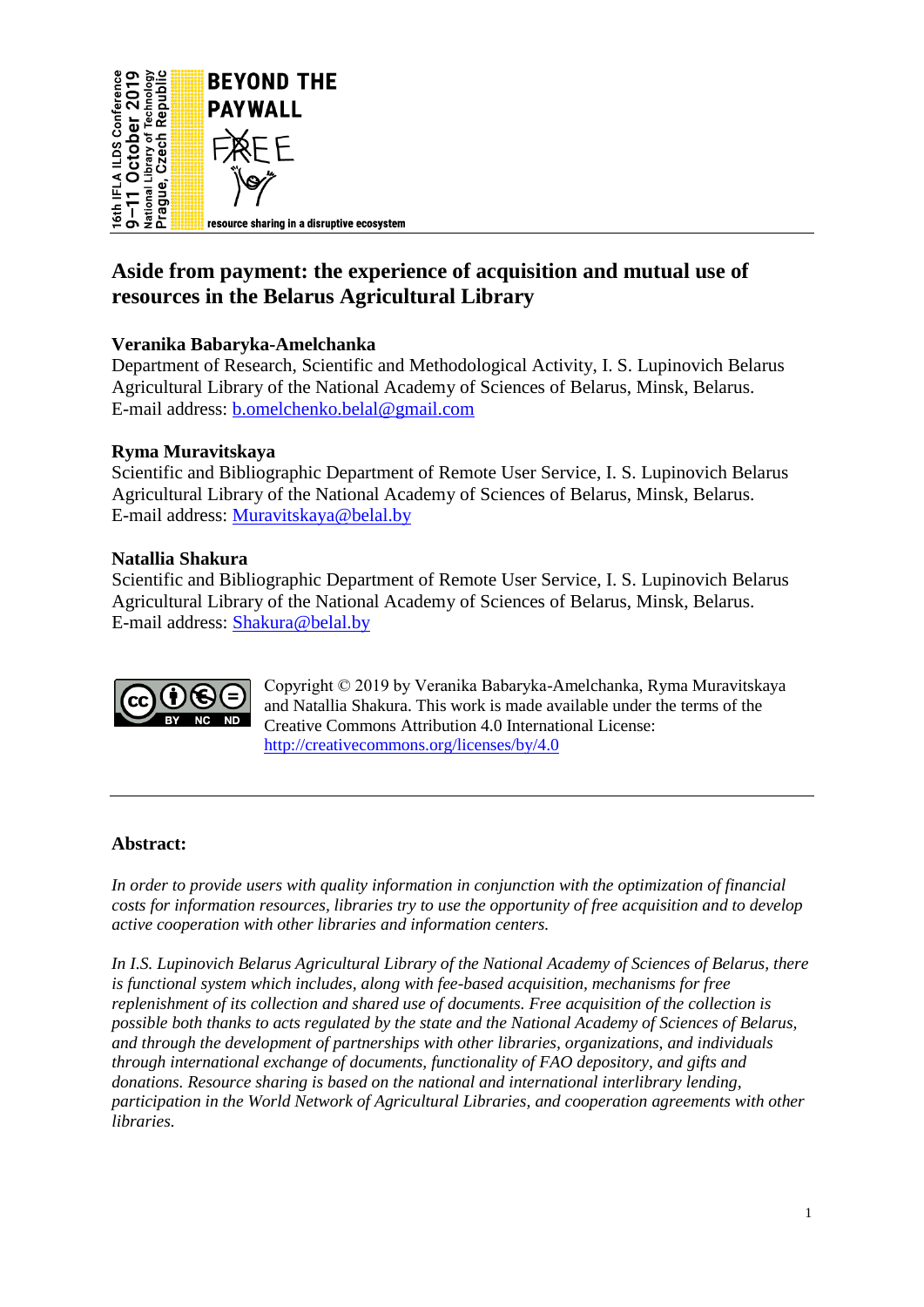*The existing mechanisms contribute to ensuring access of Belarusian users to the world information resources in the field of agriculture, as well as integration of the national sectoral information into the international scientific communication with reduced financial costs.*

**Keywords:** free sources of acquisition, FAO depository, international document exchange, resource sharing, AGLINET, Belarus.

#### **Introduction**

The possibility to provide high-quality user access to information for libraries and information centres, as a rule, involves serious funding. In this regard, every library seeks to expand free sources of collection development, as well as to develop mutually beneficial cooperation through resource sharing and document delivery. I.S. Lupinovich Belarus Agricultural Library of the National Academy of Sciences of Belarus (BelAL) is a national scientific agricultural library with the national repository of agriculture and forestry literature, that performs a function of the national industrial information centre in the field of agrarian sciences and directs its activities to the information support for research and development in the field of agricultural sciences and agro-industrial complex of the country and to providing every resident of Belarus with open access to national and international information resources on agriculture and related industries.

Belarus Agricultural Library provides users with more than 170 thousand documents every year and seeks to satisfy the requests of users as much as possible using its own resources, free access information sources, as well as sharing resources with other national and foreign libraries and information centres (Fig. 1).

| paid              | • acquired databases<br>• periodical subscription<br>•purchase of non-periodicals<br>• paid services of another information centres |
|-------------------|-------------------------------------------------------------------------------------------------------------------------------------|
| free of<br>charge | •compulsory free copy<br>•departmental copy<br>·donation<br>• open access resources                                                 |
| partnership       | •international document exchange<br>•FAO depository<br>•interlibrary loan<br>•AGLINET                                               |

*Fig. 1.* Ways of acquiring information resources in BelAL

Aside from payment: the experience of acquisition and mutual use of resources in the Belarus Agricultural Library by V. Babaryka-Amelchanka, R. Muravitskaya, and N. Shakura*.* 2019 IFLA ILDS Proceedings (ISBN[: 978-80-86504-40-7\)](https://www.techlib.cz/en/84026)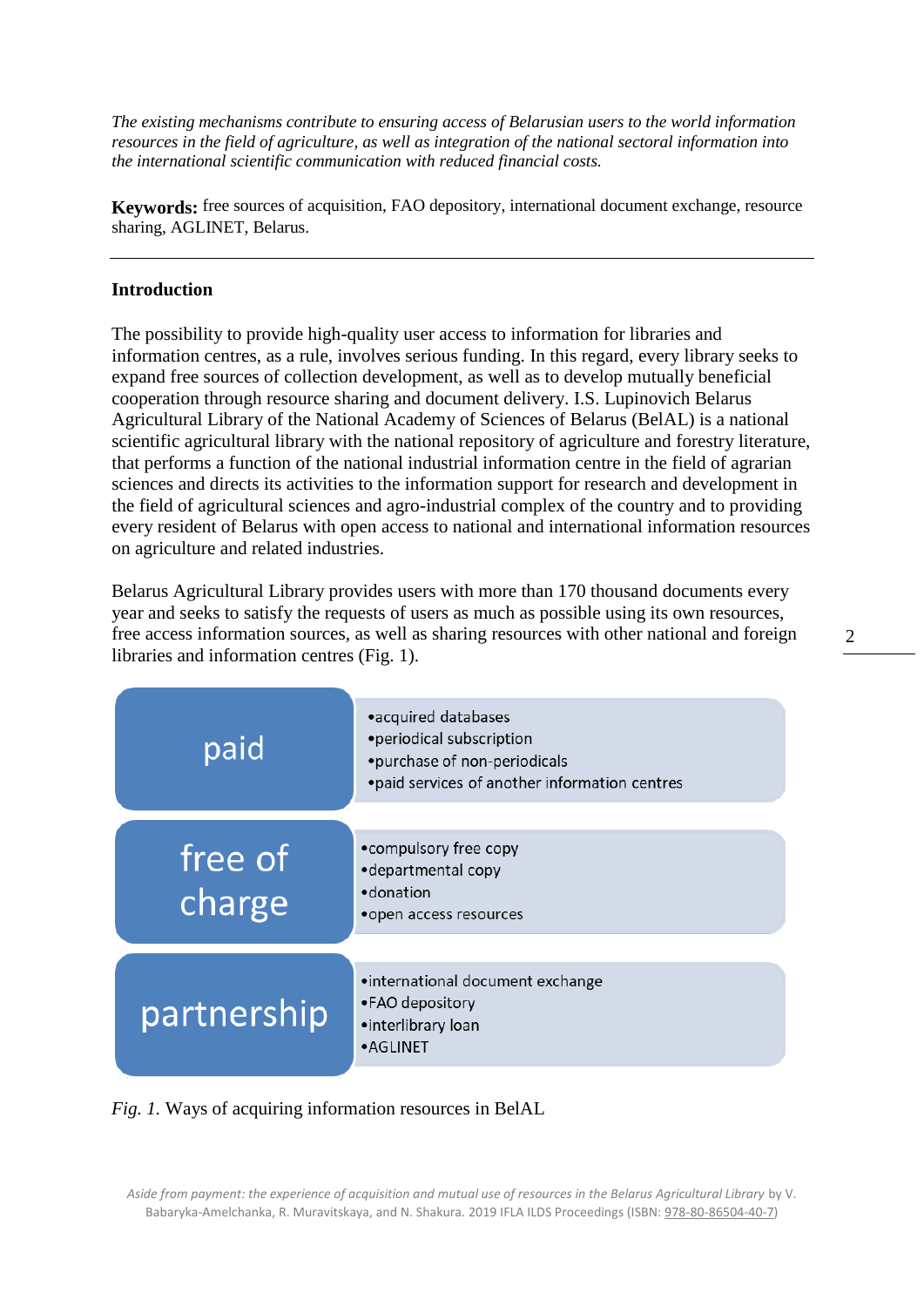The purpose of this article is to present the existing mechanisms in BelAL that allow to replenish the collection with national and foreign publications free of charge, find information on agricultural science and production in open access (OA) resources, satisfy user requests as much as possible through interlibrary loan and through participation in the World Network of Agricultural Libraries.

#### **Library collection development on a cost-free basis**

The library has collected and continues to work at replenishing the most representative Belarusian collection of documents on agriculture and forestry, food industry, natural resources and environmental protection. The BelAL collection contains about 0.5 million of print documents, as well as subscription to international scientific electronic resources, such as full-text, abstract and scientometric databases. Free sources of acquisition take an important place in the collection development of BelAL. Under free sources of acquisition, we understand the sources that do not include payment for a document or for access to information, but may include related expenses (for example, postal services): legal deposit, publications of the Department of Agrarian Sciences of the National Academy of Sciences of Belarus, international book exchange, publications of the Food and Agriculture Organization of the United Nations (FAO).

Free acquisition of *national scientific resources* is regulated by regulatory acts of the Republic of Belarus and Bureau of the Department of Agrarian Sciences of the National Academy of Sciences of Belarus, which includes BelAL. A system of *mandatory free copies of documents* is legally established and successfully functioning in Belarus. These mandatory free copies include copies of various types of documents produced (created, manufactured, issued) in the Republic of Belarus as well as outside its territory by citizens of the Republic of Belarus. The free copies are subject to distribution to the relevant state bodies and organizations according to established order. In accordance with the Resolution of the Council of Ministers of the Republic of Belarus, BelAL receives non-periodicals and periodicals in print, electronic publications, combined publications on agro-industrial sector, agriculture, food and processing industries, forestry, natural resources, and ecology with a circulation of 100 copies or more<sup>1</sup>. In addition, in accordance with the decision of the Bureau of the Department of Agrarian Sciences of the National Academy of Sciences of Belarus of 20 December, 2010, No. 17, the organizations of the Department donate five free copies of their printed publications to BelAL.

Continuous on-line monitoring with the Information System of the State Bibliographic Information of the National Book Chamber of Belarus, allows to most fully track the publication of Belarusian print documents which satisfy to BelAL profile of collection development and to control the timely acquiring of free mandatory and departmental copies of documents to the BelAL collection (Karakulko and Dembovskaya, 2018).

International book exchange has been proved to be economically profitable way of the collection development with *foreign scientific publications* compared to their purchase prices (because financial charges include only mailing costs) (Khrenova, 2015). This type of

 $\overline{a}$ 

3

<sup>1</sup> On approval of the Regulations on the mandatory free copy of documents and recognition of certain decrees of the Government of the Republic of Belarus: Resolution of the Council of Ministers of the Republic of Belarus of September 3, 2008, no. 1284. Available at:<http://www.pravo.by/document/?guid=3961&p0=C20801284> (accessed 15.06.2019) (in Russian).

*Aside from payment: the experience of acquisition and mutual use of resources in the Belarus Agricultural Library* by V. Babaryka-Amelchanka, R. Muravitskaya, and N. Shakura*.* 2019 IFLA ILDS Proceedings (ISBN[: 978-80-86504-40-7\)](https://www.techlib.cz/en/84026)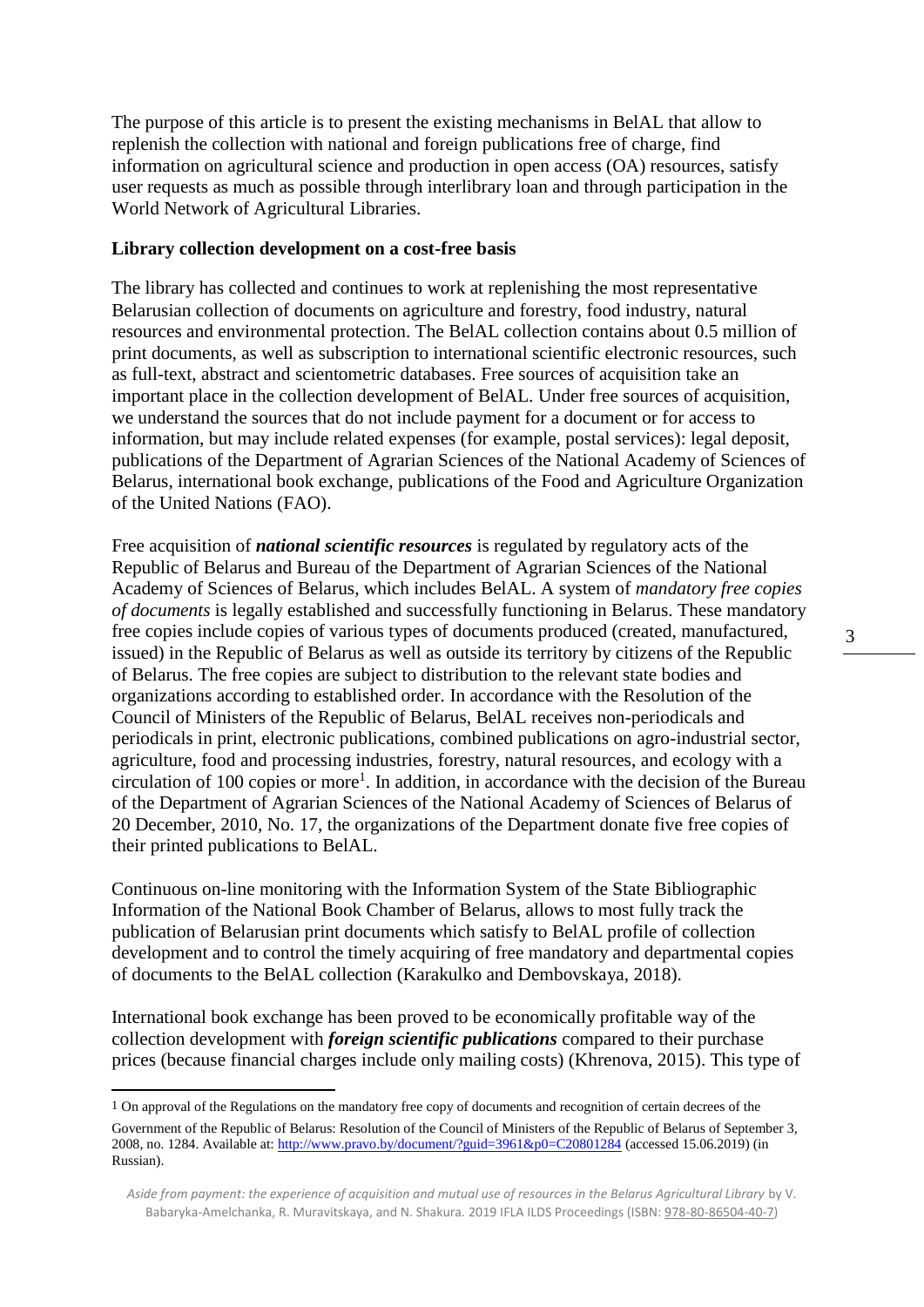cooperation is realized in the form of bilateral agreements on voluntary equivalent exchange of publications. In accordance with the agreement, libraries provide each other with information about scientific publications in the field of agriculture and related branches available in their exchange collections; send each other the requested publications from their exchange collections (postage is covered by the sending organization); inform of receipt of publications<sup>2</sup>. Within the framework of the international book exchange BelAL cooperates actively with 75 organizations from 15 countries (Fig. 2). The main partners are agricultural libraries, research libraries, university libraries, research institutions.



*Fig. 2.* Partner countries of BelAl on international document exchange

In the process of the equivalent exchange BelAL receives free foreign scientific documents free of charge, paying only shipping cost, it thus is many times cheaper than buying (Dembovskaya and Khalvita, 2018). Moreover, the international exchange of documents makes acquisition of small-circulation foreign publications possible and also contributes to dissemination of Belarusian scientific knowledge through the transfer of national publications to libraries and information centres of many countries.

BelAL has become *a repository of documents of the Food and Agriculture Organization of the United Nations* (FAO) in Belarus and receives free FAO documents on food, agriculture and forestry, fisheries, agrarian economy, veterinary medicine, statistics since 2006<sup>3</sup>. During this time, the library received about 2 thousand FAO publications in various world languages.

#### **Use of OA resources**

In addition to the BelAL collection, library staff and users use **sources of open access information** on agriculture and related topics in order to obtain the most complete information. Full-text open access documents can be presented in databases, websites of

Aside from payment: the experience of acquisition and mutual use of resources in the Belarus Agricultural Library by V. Babaryka-Amelchanka, R. Muravitskaya, and N. Shakura*.* 2019 IFLA ILDS Proceedings (ISBN[: 978-80-86504-40-7\)](https://www.techlib.cz/en/84026)

 $\overline{a}$ 2 <http://belal.by/uslugi/dokumentoobmen> (accessed 05.09.2019)

<sup>3</sup> <http://www.fao.org/publications/fao-depository-libraries> (accessed 05.09.2019)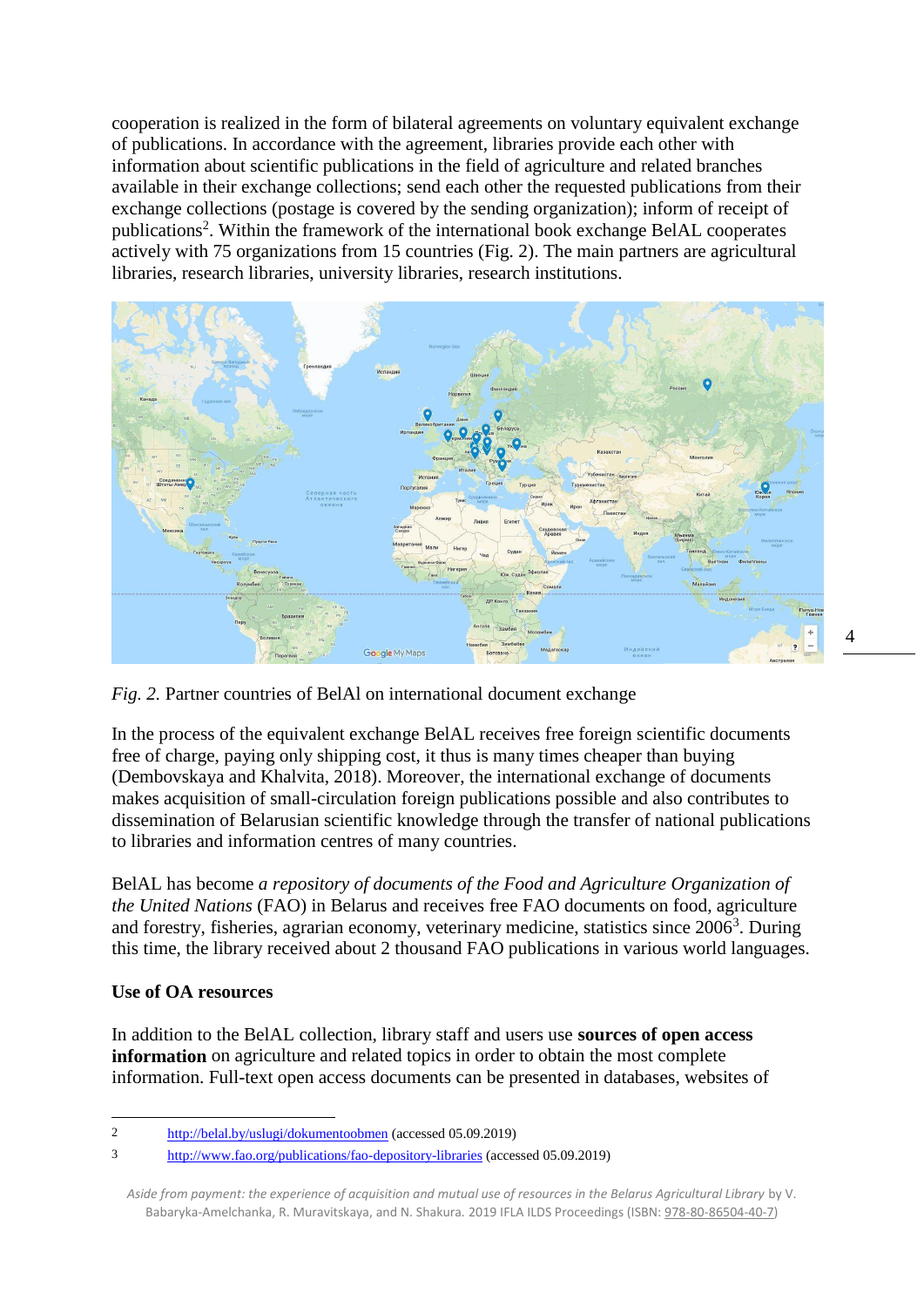publications, open repositories of universities and research organizations, scientific social networks. On the BelAL website some OA Internet resources are grouped into sections for more user-friendly navigation:

> *Databases<sup>4</sup>*: this site section presents an annotated list of available in BelAL databases including open access resources, such as eLIBRARY.RU – an electronic library of scientific publications which provides more than 6,5 thousand full-text electronic versions of Russian, Ukrainian, Belarusian and Kazakh scientific journals for public  $access<sup>5</sup>$ ; AGRIS – the International System for Agricultural Science and Technology providing access to more than 10million biographic records as well as to more than 2 million links to full-text information resources<sup>6</sup>; FAO Document Repository (access to more 68 thousand full-text books, journals, conference papers, technical reports published by the FAO offices)<sup>7</sup>; Core Historical Literature of Agriculture (a full-text collection of landmark agricultural texts published between the early nineteenth century and the middle to late twentieth century in the USA and Western Europe)<sup>8</sup>, etc.

⮚ *Dissertations and Theses*: this site section provides reference information on some resources containing information on dissertations and theses, full texts of dissertations on agriculture and related industries, defended in Belarus, Russia, Ukraine, Western Europe, the USA, Latin America and Japan, as well as links to these resources<sup>9</sup>.

⮚ *Research and Development Projects*: the section provides information on some significant domestic, foreign and international Internet resources on research and development in agriculture and related industries, provides relevant links to these resources<sup>10</sup>.

⮚ *Rare Publications*: this site section provides links to electronic catalogues and fulltext digital collections of rare and valuable agricultural publications of the XV – the beginning of the XX centuries of some libraries of Belarus, Russia, Poland and the USA<sup>11</sup>.

#### **Resource sharing and document delivery**

If information requested by users is not available at BelAL and is not available on the Internet, the library staff does search in other libraries and information centres (Babariko-Omelchenko, Muravitskaya and Aksyuto, 2017). BelAL is the national *interlibrary loan* and document delivery center in the field of agriculture and on related topics. In the system of the national interlibrary loan, BelAL most often cooperates with the National Library of Belarus, leading state libraries (Yakub Kolas Central Scientific Library of the National Academy of Sciences of Belarus, the Republican Scientific Medical Library, the Republican Scientific and Technical Library, the Presidential Library of the Republic of Belarus), libraries of scientific and practical organizations of the Department of Agrarian Sciences of the National Academy of Sciences of Belarus and the institutions of agricultural education.

The right to deliver documents on agriculture and related industries from international information centres to the library was obtained in 1995 due to joining the World Network of

 $\overline{a}$ 

<sup>4</sup> <http://belal.by/resursy/bazy-dannykh> (accessed 05.09.2019)

<sup>5</sup> <https://elibrary.ru/defaultx.asp> (accessed 05.09.2019)

<sup>6</sup> <http://agris.fao.org/agris-search/index.do> (accessed 05.09.2019)

<sup>7</sup> <http://www.fao.org/documents/search> (accessed 05.09.2019)

<sup>8</sup> <https://digital.library.cornell.edu/collections/chla> (accessed 05.09.2019)

<sup>9</sup> <http://belal.by/resursy/agroweb-navigator-2/informatsiya-o-dissertatsiyakh> (accessed 05.09.2019)

<sup>10</sup> <http://belal.by/resursy/agroweb-navigator-2/informatsiya-o-niokr> (accessed 05.09.2019)

<sup>11</sup> <http://belal.by/resursy/agroweb-navigator-2/inormatsiya-o-redkikh-izdaniyakh> (accessed 05.09.2019)

*Aside from payment: the experience of acquisition and mutual use of resources in the Belarus Agricultural Library* by V. Babaryka-Amelchanka, R. Muravitskaya, and N. Shakura*.* 2019 IFLA ILDS Proceedings (ISBN[: 978-80-86504-40-7\)](https://www.techlib.cz/en/84026)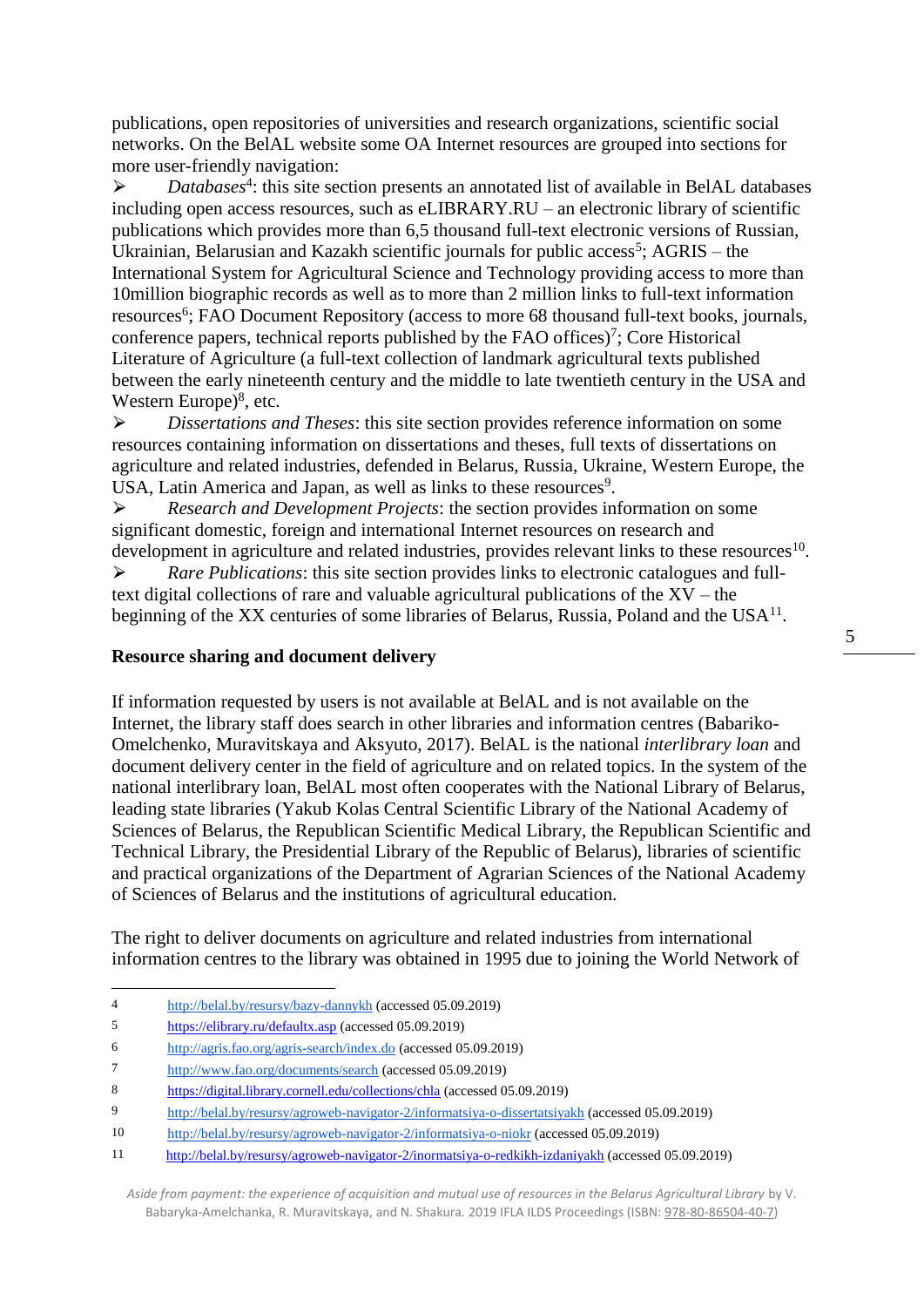Agricultural Libraries – *AGLINET*. During the entire period of participation in the AGLINET project, BelAL has established partnership with more than 40 libraries and information centres. Belarusian scientists thus obtain the necessary information resources from almost any country in the world.

The libraries included in AGLINET, in accordance with the Charter of this organization, are obliged to provide a requested document published in their country, or its copy, as well as any other bibliographic information to partner libraries as soon as possible and, as a rule, free of charge. AGLINET was founded on the basis of the International Association of Agricultural Information Specialists – IAALD in Rome in November, 1971<sup>12</sup>. AGLINET has its coordination centre, which has been located at David Lubin FAO Memorial Library in Italy since its organization. Today AGLINET has 68 members from 56 countries<sup>13</sup>.

BelAL has established the closest partnership in AGLINET with the Central Scientific Agricultural Library of Russia. During participation in AGLINET, more than 40% of all documents from abroad were received from this library. It is also worth to mention such a partner as the National Agricultural Library of the USA, which has been cooperating fruitfully with BelAL for 24 years. For more than two decades BelAL has received over 5 thousand documents for Belarusian scientists from this participant.

BelAL also established a system for delivery of Belarusian publications to foreign institutions and patrons, increasing the interest for and authority of Belarusian research. Today more than one thousand documents a year are requested by users not only from neighbouring countries, but also from elsewhere (Belgium, Cuba, Canada, Finland and others). And the number of requests keeps growing every year.

12 AGLINET Statutes. FAO. Available at[: http://www.fao.org/fileadmin/templates/library/pdf/Aglinet\\_statutes.pdf](http://www.fao.org/fileadmin/templates/library/pdf/Aglinet_statutes.pdf) (accessed: 28.08.2019)

 $\overline{a}$ 

13 AGLINET: Agricultural Libraries Network. FAO. Available at:<http://www.fao.org/library/library-aglinet/en/> (accessed: 28.08.2019).

*Aside from payment: the experience of acquisition and mutual use of resources in the Belarus Agricultural Library* by V. Babaryka-Amelchanka, R. Muravitskaya, and N. Shakura*.* 2019 IFLA ILDS Proceedings (ISBN[: 978-80-86504-40-7\)](https://www.techlib.cz/en/84026)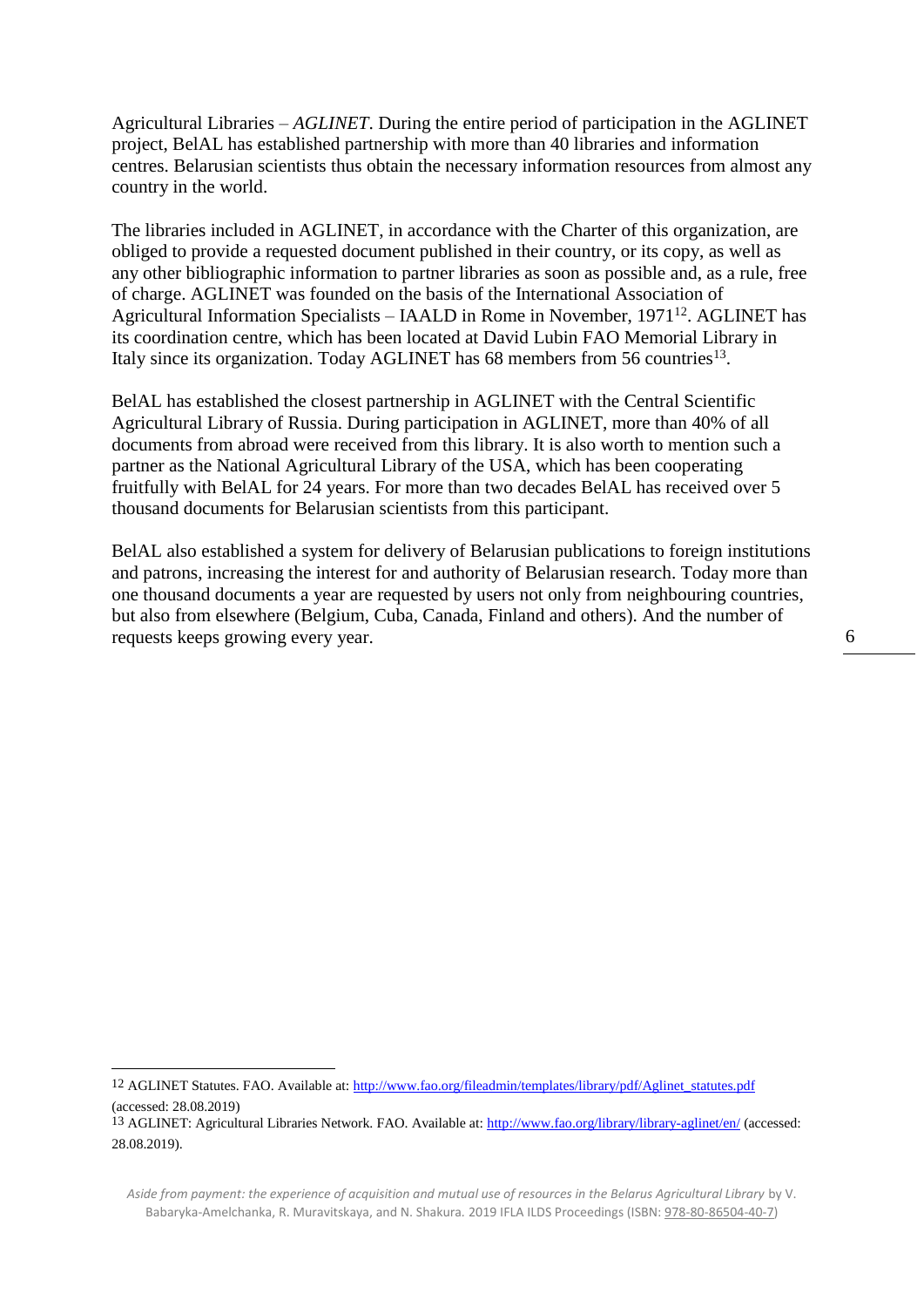# **Conclusion**

The BelAL collection, its information resources and high-quality services are one of the main information access-points to the national agro-industrial complex (Fig. 3).





Reviewed in paper mechanisms for free replenishment of BelAL collection and shared use of documents have several advantages:

➔ Free mandatory and departmental copies of documents allow the most complete BelAL collection development with national scientific resources;

 $\rightarrow$  International document exchange contributes to replenishment of collection with foreign book publications, which are not always available even for a fee;

➔ FAO documents provide information on research for sustainable development from around the world;

➔ OA resources supplement of BelAL collection; and

→ Interlibrary loan and resource sharing allow to receive information, which absent in BelAL collection.

In this way free sources of acquisition and partnership development in the field of resource sharing and document delivery contribute to ensuring access for users from Belarus to the world information resources on agriculture and the integration of national industry information into the global information space, reducing financial costs.

# **Acknowledgment**

We express our gratitude to the MOST Project – Mobility Scheme for Targeted People to People Contacts (which organizes professional exchange and mobility actions between Belarus and the EU for promoting mutual understanding and exchange of best practice) for their support of our participation in ILDS Conference.

Aside from payment: the experience of acquisition and mutual use of resources in the Belarus Agricultural Library by V. Babaryka-Amelchanka, R. Muravitskaya, and N. Shakura*.* 2019 IFLA ILDS Proceedings (ISBN[: 978-80-86504-40-7\)](https://www.techlib.cz/en/84026)